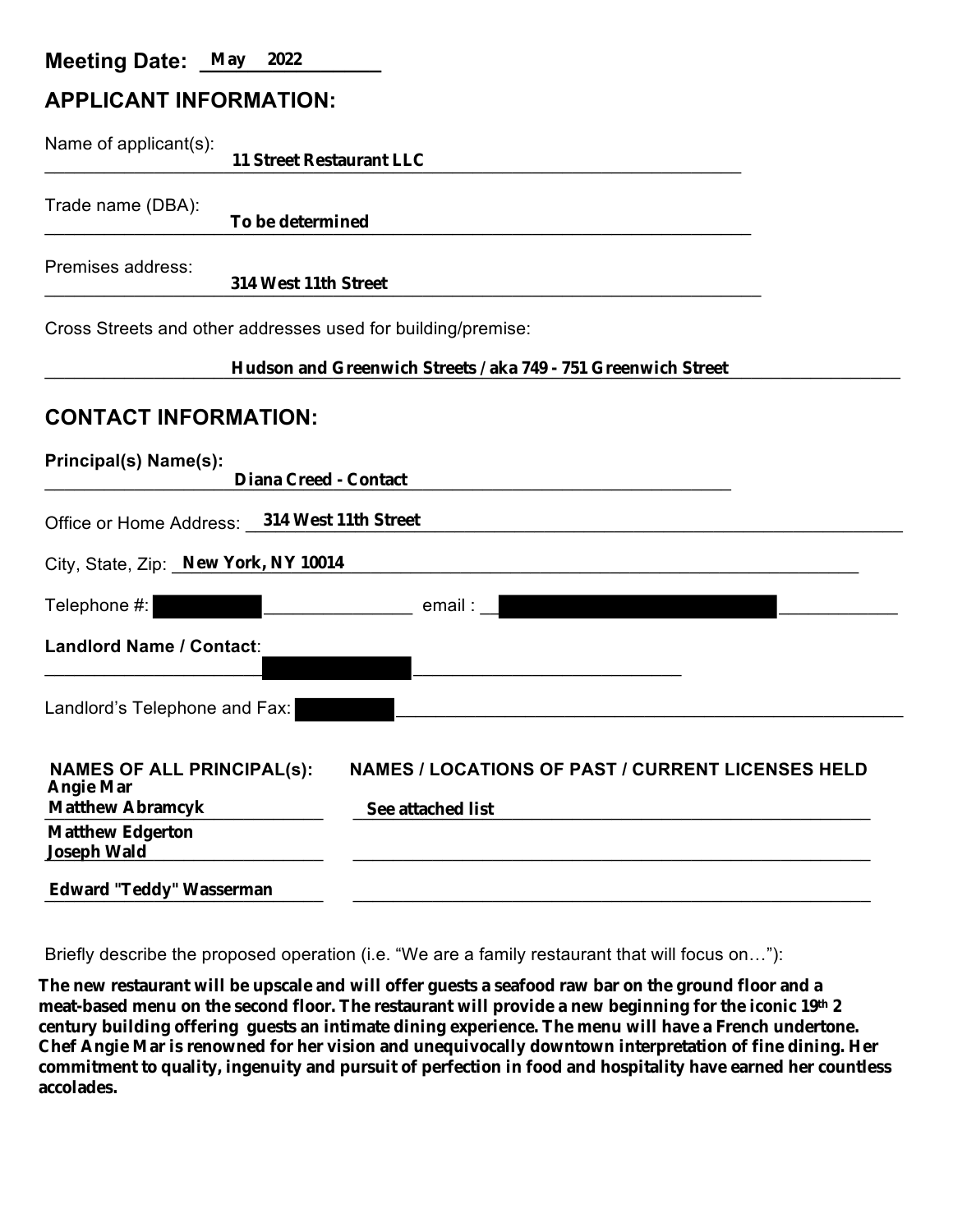### **WHAT TYPE(S) OF LICENSE(S) ARE YOU APPLYING FOR ( MARK ALL THAT APPLY):**

- $\underline{\mathbf{X}}$  a new liquor license ( $\underline{\mathbf{X}}$  Restaurant  $\underline{\phantom{X}}$  Tavern / On premise liquor  $\underline{\phantom{X}}$  Other )
- an UPGRADE of an existing Liquor License
- an ALTERATION of an existing Liquor License
- a TRANSFER of an existing Liquor License
- \_\_ a HOTEL Liquor License
- \_\_ a DCA CABARET License
- \_\_ a CATERING / CABARET Liquor License
- \_\_ a BEER and WINE License
- a RENEWAL of an existing Liquor License
- \_\_ an OFF-PREMISE License (retail)
- $\overline{\text{OTHER}}$  :

If upgrade, alteration, or transfer, please describe specific nature of changes: (Please include physical or operational changes including hours, services, occupancy, ownership, etc.)

 $N/A$ **N/A**

If this is for a new application, please list previous use of location for the last 5 years:

#### **The Local LLC dba The Spotted Pig Restaurant occupied the space with a full liquor license from 2004 to 2020.**

 $\_$ 

 $\_$  , and the set of the set of the set of the set of the set of the set of the set of the set of the set of the set of the set of the set of the set of the set of the set of the set of the set of the set of the set of th

Is any license under the ABC Law currently active at this location? The ves **X**

If yes, what is the name of current / previous licensee, license # and expiration date:

#### \_\_\_\_\_\_\_\_\_\_\_\_\_\_\_\_\_\_\_\_\_\_\_\_\_\_\_\_\_\_\_\_\_\_\_\_\_\_\_\_\_\_\_\_\_\_\_\_\_\_\_\_\_\_\_\_\_\_\_\_\_\_\_\_\_\_\_\_\_\_\_\_\_\_\_\_\_\_\_\_\_\_\_\_\_\_ **The Local LLC dba The Spotted Pig Restaurant / Serial #1147430 / The license expired April 30, 2020. The restaurant closed January 2020.**

Have any other licenses under the ABC Law been in effect in the last 10 years at this location? \_\_\_ yes \_\_\_no **X**

If yes, please list DBA names and dates of operation:

#### \_\_\_\_\_\_\_\_\_\_\_\_\_\_\_\_\_\_\_\_\_\_\_\_\_\_\_\_\_\_\_\_\_\_\_\_\_\_\_\_\_\_\_\_\_\_\_\_\_\_\_\_\_\_\_\_\_\_\_\_\_\_\_\_\_\_\_\_\_\_\_\_\_\_\_\_\_\_\_\_\_\_\_\_\_ **The Local LLC dba The Spotted Pig Restaurant occupied the space with a full liquor license from 2004 to 2020.**

 $\_$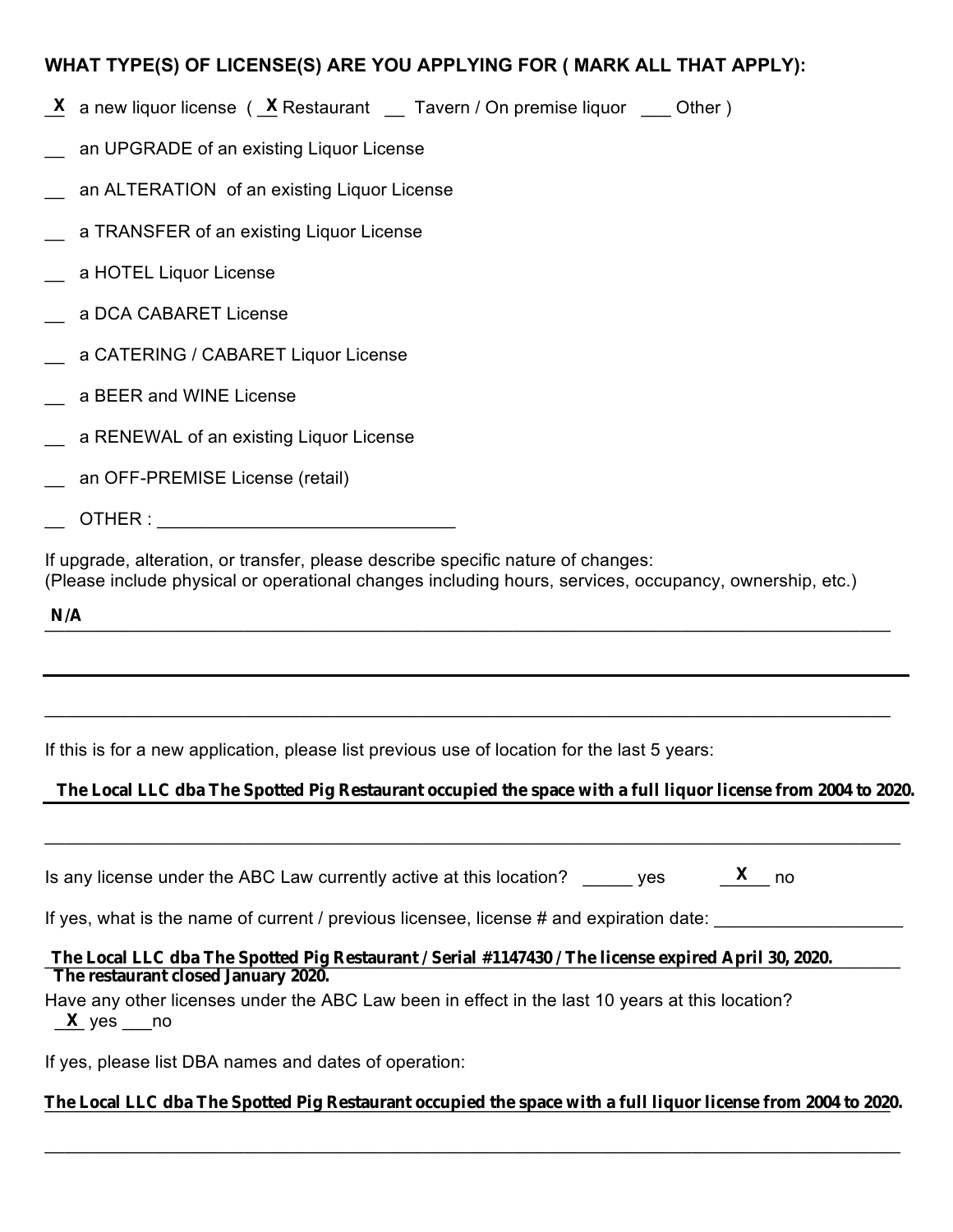# **PREMISES:**

| By what right does the applicant have possession of the premises?                                                                                                                                                                                                                                                                                 |  |  |  |  |
|---------------------------------------------------------------------------------------------------------------------------------------------------------------------------------------------------------------------------------------------------------------------------------------------------------------------------------------------------|--|--|--|--|
| $\underline{\hspace{1cm}}$ Own $\underline{\hspace{1cm}}$ Lease $\underline{\hspace{1cm}}$ Sub-lease $\underline{\hspace{1cm}}$ Binding Contract to acquire real property $\underline{\hspace{1cm}}$ other:                                                                                                                                       |  |  |  |  |
| Type of Building: ____ Residential X Commercial ___Mixed (Res/Com) ___ Other: _____________<br>3 floors plus<br>Number of floor: <b>basement</b> Year Built: 1890                                                                                                                                                                                 |  |  |  |  |
| Describe neighboring buildings:<br><b>Mixed</b>                                                                                                                                                                                                                                                                                                   |  |  |  |  |
| Zoning Designation: C1-6                                                                                                                                                                                                                                                                                                                          |  |  |  |  |
| Zoning Overlay or Special Designation (applicable) N/A                                                                                                                                                                                                                                                                                            |  |  |  |  |
| Block and Lot Number: $633$ $/$ 46                                                                                                                                                                                                                                                                                                                |  |  |  |  |
| Does the premise occupy more than one building, zoning lot, tax lot or more than one floor? $X$ yes $\equiv$ no                                                                                                                                                                                                                                   |  |  |  |  |
| Is the premise located in a historic district? $X$ yes _______ no                                                                                                                                                                                                                                                                                 |  |  |  |  |
| (if yes, have all exterior changes or changes governed by the Landmarks Preservation Commission (LPC)<br>been approved by the LPC? ______ yes $\mathbf{X}$ no, please explain: Will apply to LPC<br>Will any outside area or sidewalk café be used for the sale or consumption of alcoholic beverages?                                            |  |  |  |  |
| (including sidewalk, roof and yard space) $X$ no $x$ yes: explain $x$                                                                                                                                                                                                                                                                             |  |  |  |  |
| What is the proposed Occupancy? 96                                                                                                                                                                                                                                                                                                                |  |  |  |  |
| Does the premise currently have a valid Certificate of Occupancy (C of O) and all appropriate permits?                                                                                                                                                                                                                                            |  |  |  |  |
| $\underline{\hspace{1cm}}$ no $\underline{\hspace{1cm}}\underline{\hspace{1cm}}\underline{\hspace{1cm}}$ yes See enclosed Temporary Certificate of Occupancy. Applicant is applying for a final Certificate<br>of Occupancy and applicant will apply for all appropriate permits.<br>If yes, what is the maximum occupancy for the premises? $96$ |  |  |  |  |
| If yes, what is the use group for the premises? Use Group 6                                                                                                                                                                                                                                                                                       |  |  |  |  |
|                                                                                                                                                                                                                                                                                                                                                   |  |  |  |  |
| If your occupancy is 75 or greater, do you plan to apply for Public Assembly permit? $X$ yes ______ no                                                                                                                                                                                                                                            |  |  |  |  |
| Do you plan to file for changes to the Certificate of Occupancy? _______ yes $X$ no<br>(if yes, please provide copy of application to the NYC DOB)                                                                                                                                                                                                |  |  |  |  |
| Will the façade or signage be changed from what currently exist at the premise? ______ no $X$ yes                                                                                                                                                                                                                                                 |  |  |  |  |
| (if yes, please describe: New signage                                                                                                                                                                                                                                                                                                             |  |  |  |  |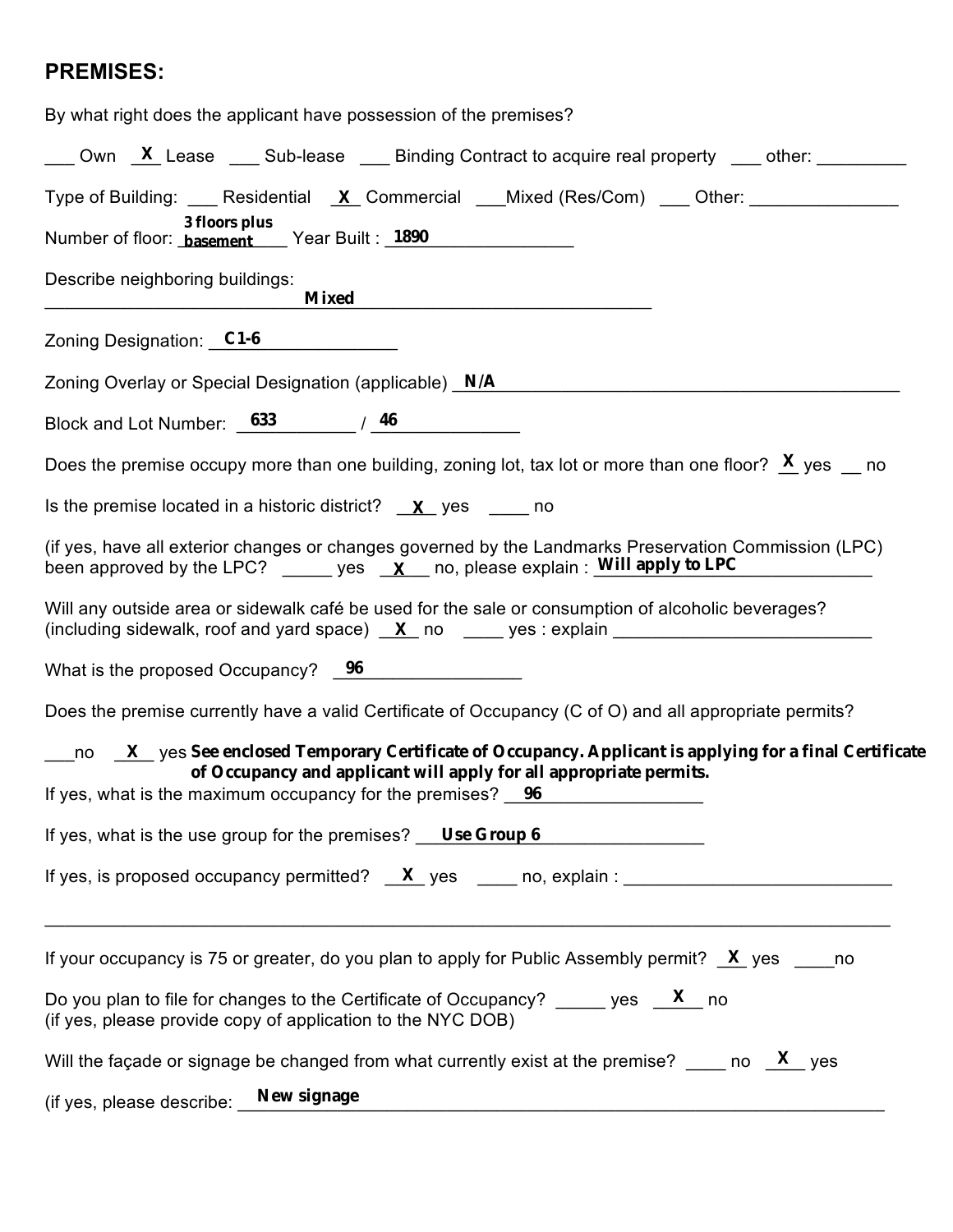# **INTERIOR OF PREMISES:**

| What is the total licensed square footage of the premises? 2,643 square feet                                                                                |
|-------------------------------------------------------------------------------------------------------------------------------------------------------------|
| Basement= 444 square feet; 1st floor= 1,379 square feet<br>If more than one floor, please specify square footage by floors: and 2nd floor= 820 square feet. |
| If there is a sidewalk café, rear yard, rooftop, or outside space, what is the square footage of the area?                                                  |
| N/A                                                                                                                                                         |
| Interior staircase between 1st and 2nd floors and<br>If more than one floor, what is the access between floors? sidewalk hatch for basement.                |
| How many entrances are there? $2 \qquad$ How many exits? $2 \qquad$ How many bathrooms ? $2 \qquad$                                                         |
| Is there access to other parts of the building? ___ no $X$ yes, explain: Staircase to third floor - no patron access                                        |
| *1st Floor -Tables= 9 and seats= 24 with 8 bar stools<br>2nd Floor - Tables= 14 and 45 seats<br><b>OVERALL SEATING INFORMATION:</b>                         |
| Total number of tables? _ 23* _ Total table seats? _ 69*                                                                                                    |
| Total number of bars? $\frac{2}{5}$ Total bar seats? $\frac{8}{5}$                                                                                          |
| Total number of "other" seats? N/A please explain :                                                                                                         |
| Total OVERALL number of seats in Premises : 77                                                                                                              |
| <b>BARS:</b>                                                                                                                                                |
| How many $*$ stand-up bars / bar seats are being applied for on the premises? Bars 1 Seats 8                                                                |
| How many service bars are being applied for on the premises? $\boxed{1}$                                                                                    |
|                                                                                                                                                             |
| <b>For Alterations and Upgrades:</b>                                                                                                                        |
| Please describe all current and existing bars / bar seats and specific changes: $N/A$                                                                       |

**\*** A stand-up bar is any bar or counter (whether seating or not) over which a member of the public can order, pay for and receive food and alcoholic beverages.

\_\_\_\_\_\_\_\_\_\_\_\_\_\_\_\_\_\_\_\_\_\_\_\_\_\_\_\_\_\_\_\_\_\_\_\_\_\_\_\_\_\_\_\_\_\_\_\_\_\_\_\_\_\_\_\_\_\_\_\_\_\_\_\_\_\_\_\_\_\_\_\_\_\_\_\_\_\_\_\_\_\_

# **PROPOSED METHOD OF OPERATION:**

What type of establishment will this be? (check all that apply)

\_\_\_ Bar \_\_\_Bar & Food \_\_\_Restaurant \_\_\_Club/ Cabaret \_\_\_Hotel \_\_\_Other: \_\_\_\_\_\_\_\_\_\_\_\_\_\_\_\_\_ **X**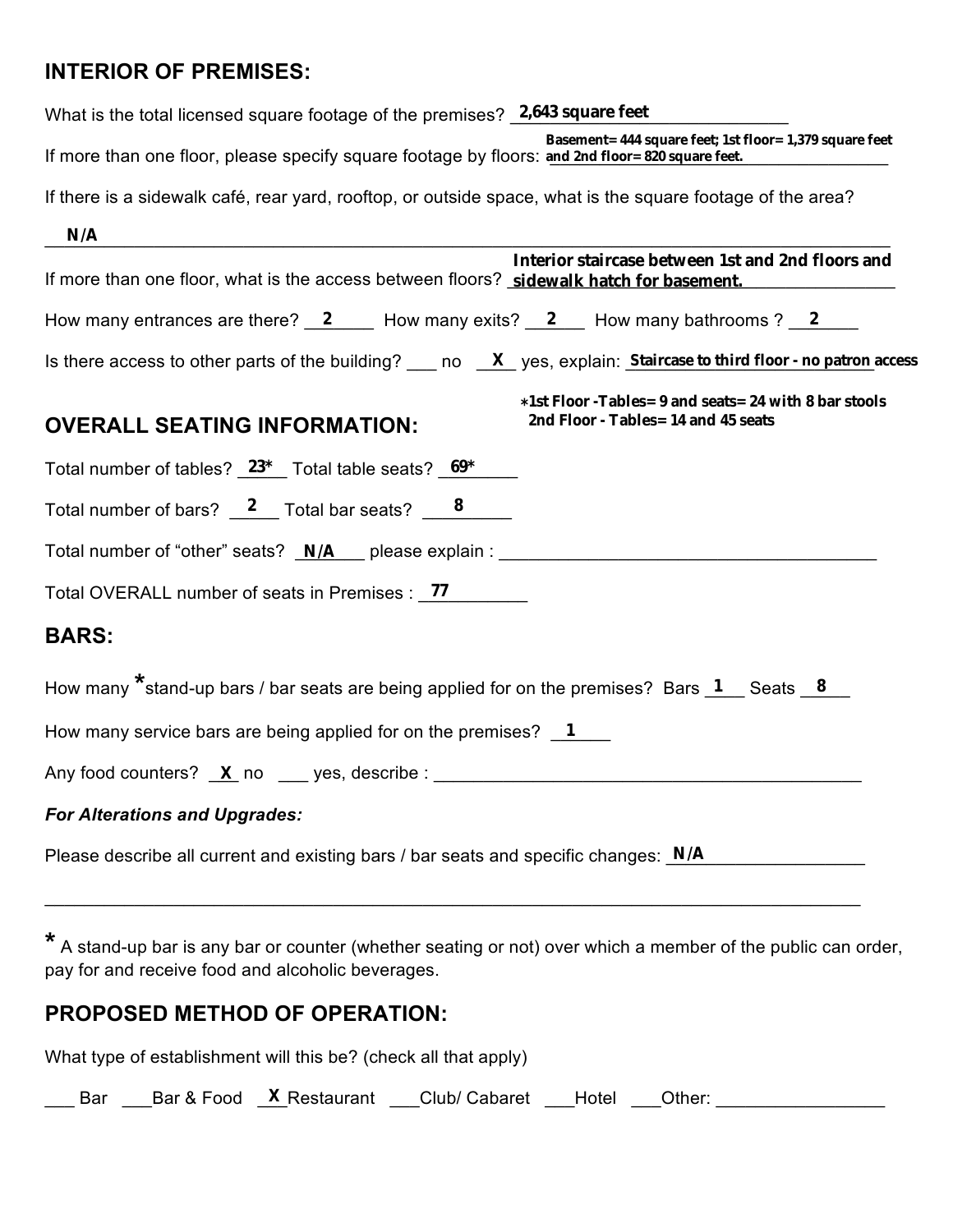What are the Hours of Operation?

|                                                                                                                                                                                                                                                                                                                                                                                                                                                                                                                                                                 | Sunday: Monday: Tuesday: Wednesday: Thursday: Friday: Saturday:                                                                                                                                                                                                 |  |  |  |  |  |
|-----------------------------------------------------------------------------------------------------------------------------------------------------------------------------------------------------------------------------------------------------------------------------------------------------------------------------------------------------------------------------------------------------------------------------------------------------------------------------------------------------------------------------------------------------------------|-----------------------------------------------------------------------------------------------------------------------------------------------------------------------------------------------------------------------------------------------------------------|--|--|--|--|--|
|                                                                                                                                                                                                                                                                                                                                                                                                                                                                                                                                                                 | 10am to 2am 1130am to 2am 1130am to 2am 1130am to 2am 1130am to 2am 1130am to 2am 10am to 2am                                                                                                                                                                   |  |  |  |  |  |
|                                                                                                                                                                                                                                                                                                                                                                                                                                                                                                                                                                 | Will the business employ a manager? $\frac{\mathbf{x}}{\mathbf{x}}$ yes, name / experience if known : <b>To be determined</b>                                                                                                                                   |  |  |  |  |  |
|                                                                                                                                                                                                                                                                                                                                                                                                                                                                                                                                                                 | Will there be security personnel? $X$ no ___ yes( if yes, what nights and how many?) _____________<br>Do you have or plan to install French doors, accordion doors or windows that open? $\frac{\mathbf{x}}{\mathbf{y}}$ no $\frac{\mathbf{x}}{\mathbf{x}}$ yes |  |  |  |  |  |
|                                                                                                                                                                                                                                                                                                                                                                                                                                                                                                                                                                 | If yes, please describe : 2nd floor windows to open. Will close by 8pm.                                                                                                                                                                                         |  |  |  |  |  |
|                                                                                                                                                                                                                                                                                                                                                                                                                                                                                                                                                                 | Will you have TV's ? $X$ no ___ yes (how many?) ___________                                                                                                                                                                                                     |  |  |  |  |  |
|                                                                                                                                                                                                                                                                                                                                                                                                                                                                                                                                                                 | <b>Type of MUSIC / ENTERTAINMENT:</b> Live Music __Live DJ ___Juke Box $X$ lpod / CDs ___none                                                                                                                                                                   |  |  |  |  |  |
|                                                                                                                                                                                                                                                                                                                                                                                                                                                                                                                                                                 | Expected Volume level: $X$ Background (quiet) __ Entertainment level __ Amplified Music<br>(check all that apply)                                                                                                                                               |  |  |  |  |  |
|                                                                                                                                                                                                                                                                                                                                                                                                                                                                                                                                                                 | Do you have or plan to install sound proofing? ____ no $X$ yes                                                                                                                                                                                                  |  |  |  |  |  |
|                                                                                                                                                                                                                                                                                                                                                                                                                                                                                                                                                                 | IF YES, will you be using a professional sound engineer? $\sqrt{N}$                                                                                                                                                                                             |  |  |  |  |  |
| Please describe your sound system and sound proofing: Sound system will be two speakers on each floor.<br>The first floor speakers will be located on the north and south sides and the second floor speakers will be located on the east<br>and west sides. We will be keeping the existing sound proofing that is already installed: Durock is suitable sound proofing<br>since it is very dense and serves as an excellent insulator against impact and airborne noise. Homasote is ideal for sound<br>control and insulation in walls, ceilings and floors. |                                                                                                                                                                                                                                                                 |  |  |  |  |  |
|                                                                                                                                                                                                                                                                                                                                                                                                                                                                                                                                                                 | Will you be permitting: ____ promoted events ____ scheduled performances ____ outside promoters                                                                                                                                                                 |  |  |  |  |  |
|                                                                                                                                                                                                                                                                                                                                                                                                                                                                                                                                                                 | any events at which a cover fee is charged? $X$ private parties                                                                                                                                                                                                 |  |  |  |  |  |
| Do you have plans to manage or address vehicular traffic and crowd control on the sidewalk caused by your<br>establishment?<br>$\frac{X}{X}$ yes (if yes, please attach plans) We will be taking reservations to avoid any lines outside<br>and will accommodate walk ins. We do not anticipate an increase in vehicular traffic and we do not expect crowds outside.**<br>Will you be utilizing ____ ropes ____ movable barriers ____other outside equipment (describe) _____                                                                                  |                                                                                                                                                                                                                                                                 |  |  |  |  |  |
| **The team / staff will assure there are no crowds or lines outside.                                                                                                                                                                                                                                                                                                                                                                                                                                                                                            |                                                                                                                                                                                                                                                                 |  |  |  |  |  |
|                                                                                                                                                                                                                                                                                                                                                                                                                                                                                                                                                                 | Are your premises within 200 feet of any school, church or place of worship? $\bm{X}$ no equals                                                                                                                                                                 |  |  |  |  |  |
|                                                                                                                                                                                                                                                                                                                                                                                                                                                                                                                                                                 | $\mathcal{A}$ and the set of the set of the set of the set of $\mathcal{A}$ and $\mathcal{A}$ and $\mathcal{A}$ and $\mathcal{A}$ are set of $\mathcal{A}$                                                                                                      |  |  |  |  |  |

*If there is a school, church or place of worship within 200 feet of your premises or on the same block, please submit a block plot diagram or area map showing its' location in proximity to your applicant premises ( no larger than 8 ½ " x 11").*

Indicate the distance in feet from the proposed premise:

Name of School / Church: \_\_\_\_\_\_\_\_\_\_\_\_\_\_\_\_\_\_\_\_\_\_\_\_\_\_\_\_\_\_\_\_\_\_\_\_\_\_\_\_\_\_\_\_\_\_\_\_\_\_\_\_\_\_\_\_\_\_\_\_\_\_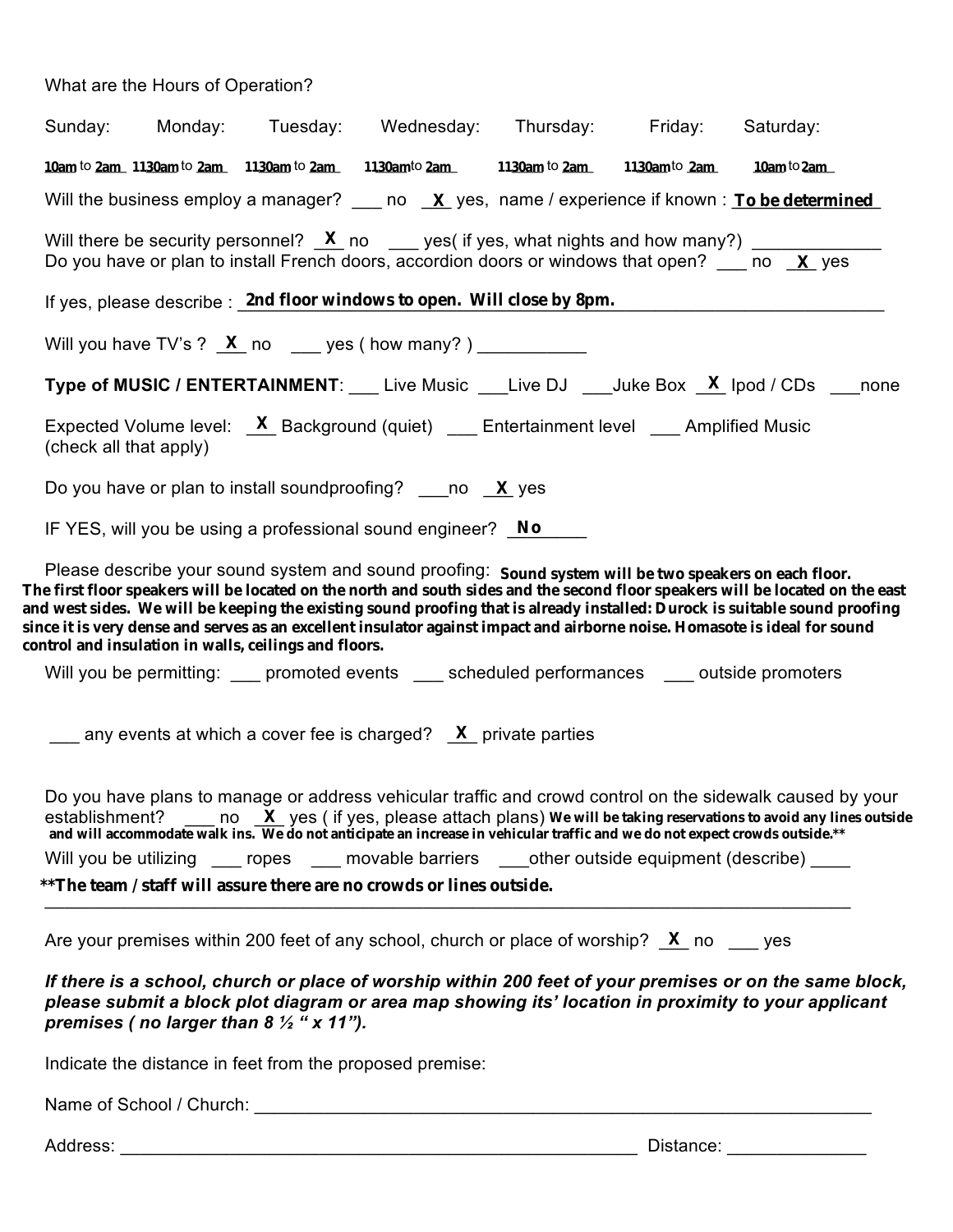| Please provide contact information for Residents / Community Board and confirm that if complaints are made<br>you will address it immediately. |  |
|------------------------------------------------------------------------------------------------------------------------------------------------|--|
|                                                                                                                                                |  |
|                                                                                                                                                |  |
|                                                                                                                                                |  |
| Application submitted on<br>behalf of the applicant by:                                                                                        |  |
| Donald M. Bernstein<br>Signature                                                                                                               |  |
| Print or Type Name_Donald M. Bernstein, Esq.                                                                                                   |  |

Title\_\_\_\_\_\_\_\_\_\_\_\_\_\_\_\_\_\_\_\_\_\_\_\_\_\_ **Counsel for applicant**

Thank you for your cooperation. Please return this questionnaire along with the other required documents as soon as you can. This will expedite your application and avoid any unnecessary delays. Use additional pages if necessary.

at Sooth

Community Board 2, Manhattan SLA Licensing Committee Carter Booth, Co-Chair Robert Ely, Co-Chair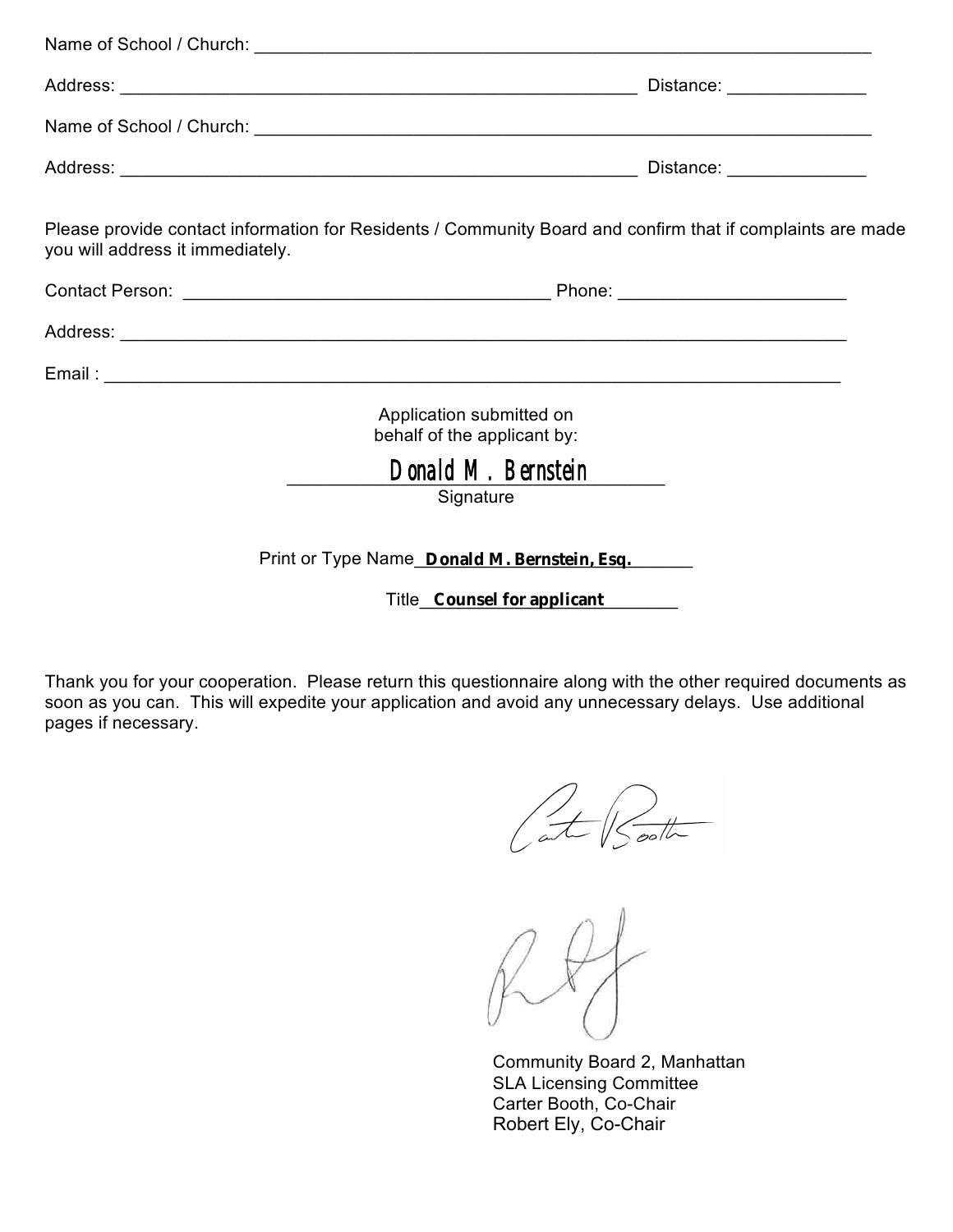## License History for Owners

### Angie Mar Current License

Three Horses Hospitality, LLC dba Les Trois Chevaux 283 West 12th Street New York, NY 10014 Serial #1332888 July 2021 to present

### Angie Mar Previous License

Butcher's Block Hospitality, LLC dba The Beatrice Inn 285 West 12th Street New York, NY 10014 Serial #191690 2016 to 2021

Edward "Teddy" Wasserman Current License

Oceanside Owners LLC & Bridgeton Hotel Management LLC dba Hero Beach Club 626 Montauk Highway Montauk, NY 11954 Serial #1302375 2017 to present

### Matthew Abramcyk List of Current Licenses

Aemal LLC dba Yves 385 Greenwich Street New York, NY 10013 Serial #1289485 2015 to present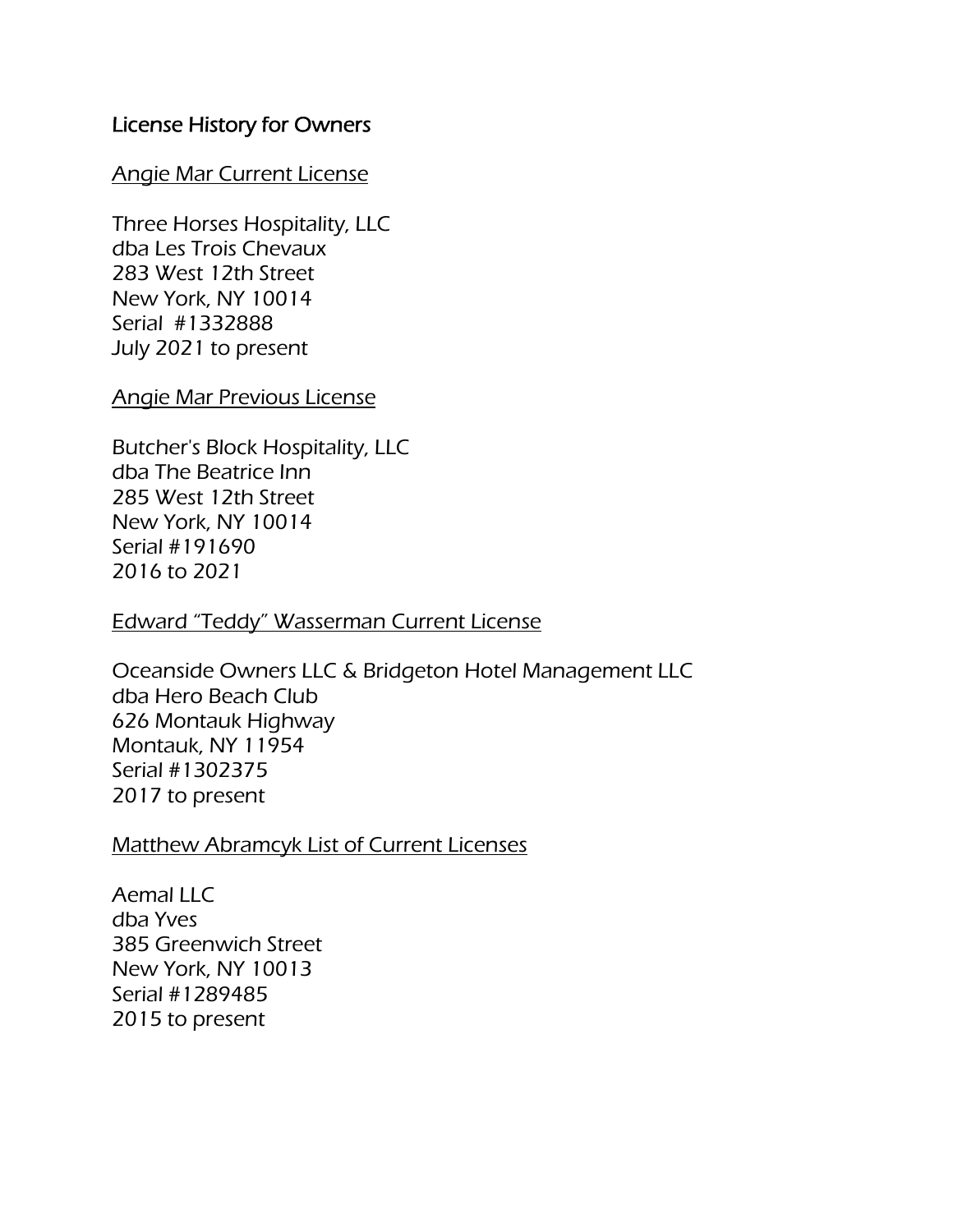No Moore Oysters LLC dba Smith & Mills 71 North Moore Street New York, NY 10013 Serial #11757353 2006 to present

### Matthew Abramcyk List of Previous Licenses

77 Warren Foods LLC dba Warren 77 77 Warren Street New York, NY 10007 Serial #1219513 2009 to 2020

No Moore Oysters & Maritime LLC dba Navy 137 Sullivan Street New York, NY 10012 Serial #1275334 2014 to 2017

109 West Broadway Food & Wine LLC dba Superlinda 109 West Broadway New York, NY 10013 Serial #1248085 2011 to 2015

109 West Broadway Food & Wine LLC and Yves LLC and MAC 1 Food & Beverage LLC dba's A Summer Day Café and Holy Ground 109 West Broadway New York, NY 10013 Serial #1301179 2018 to 2020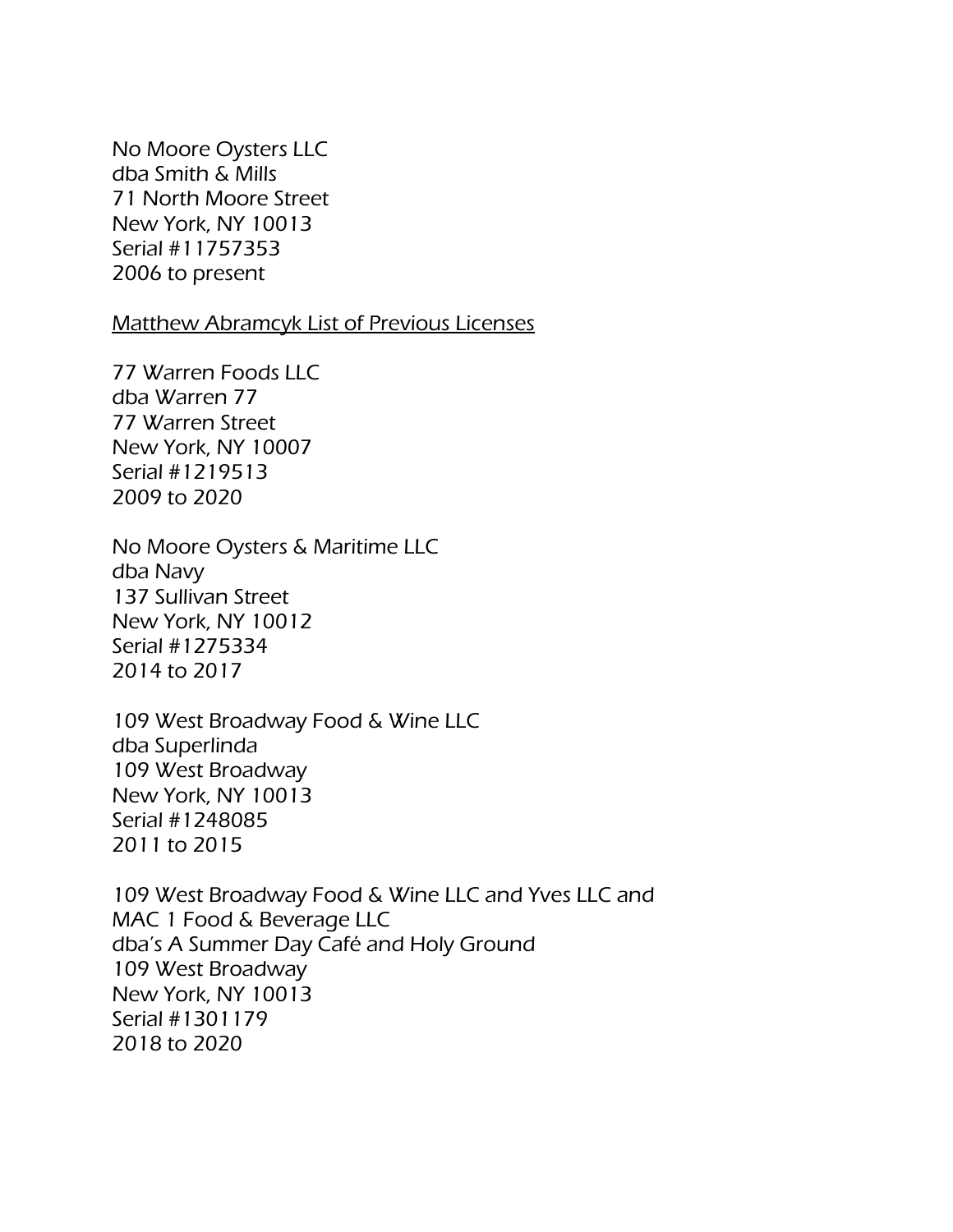98 Kenmare Restaurant Group LLC dba Maison O 98 Kenmare Street New York, NY 10012 Serial #1197104 2007 to 2015

Panma LLC dba The Beatrice 285 West 12th Street New York, NY 10014 Serial #1179615 2006 to 2011

1 BB Food & Drink Corp 1 Furman Street Brooklyn, NY 11201 Serial #1295932 Removed as co-licensee May 2018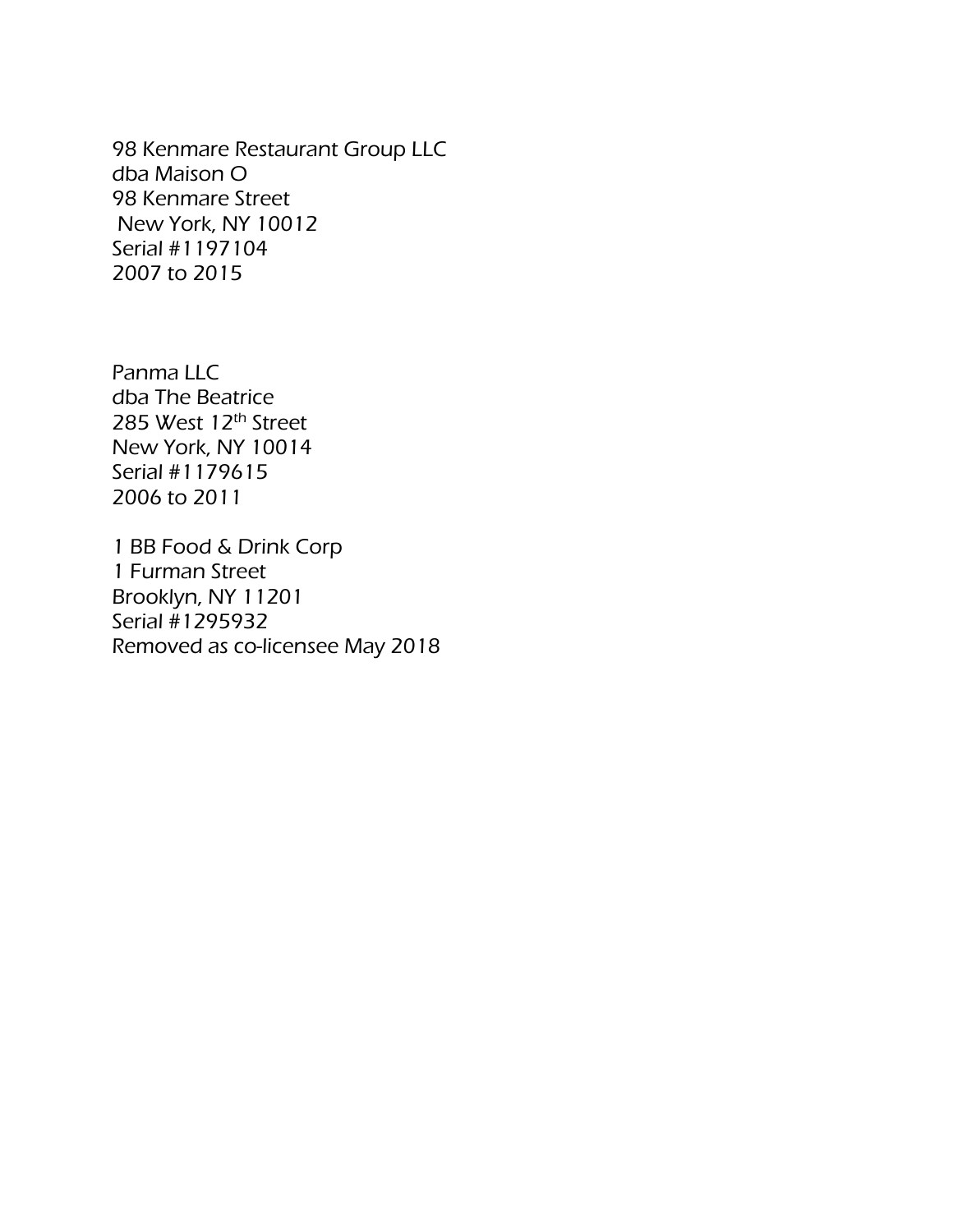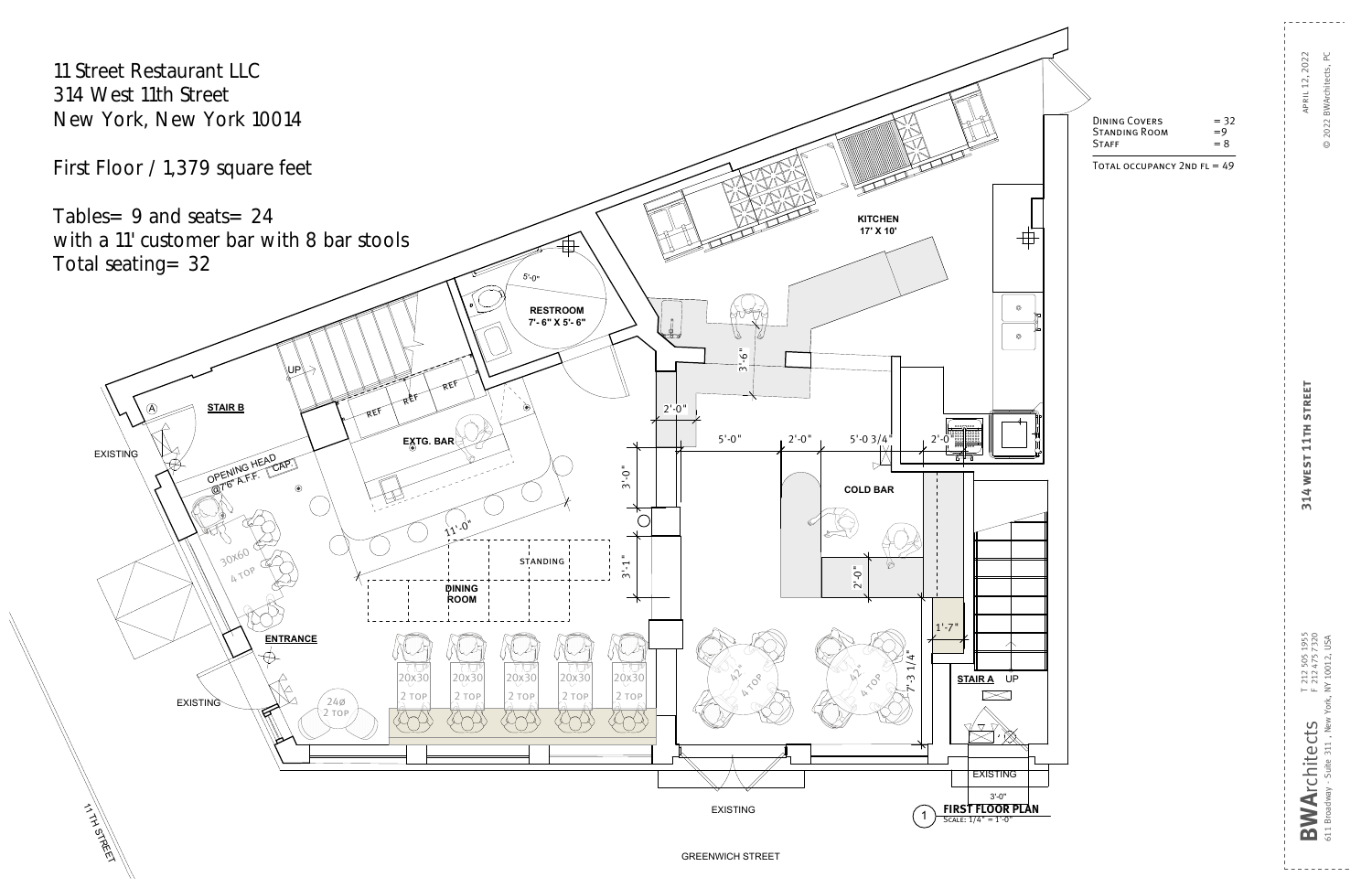